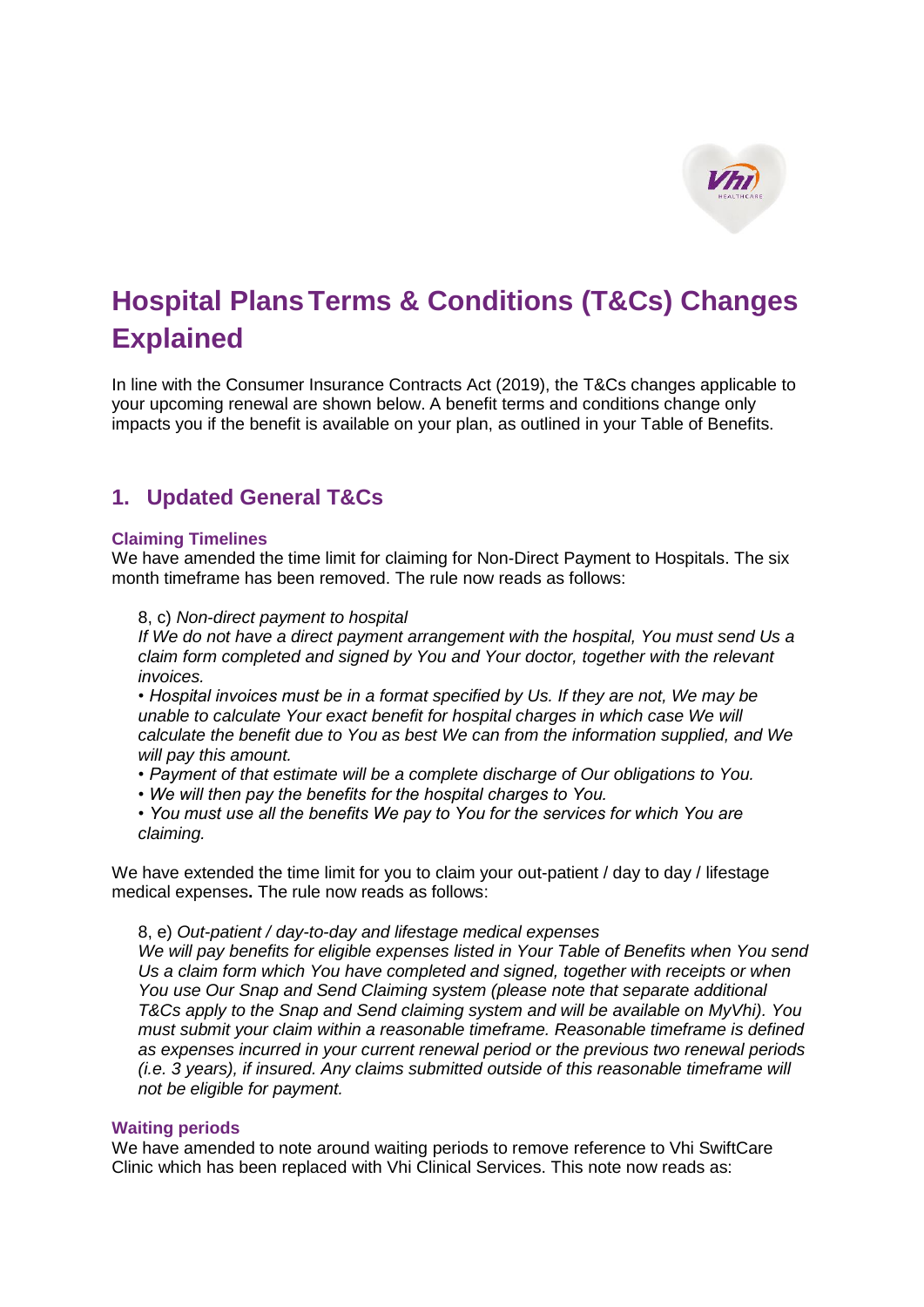2, c) *The above Waiting Periods do not apply to Sports Injury Programmes, Employee Assistance Programmes or Vhi Clinical Services.*

#### **Contact Telephone Numbers**

We have amended our contact telephone numbers:

| <b>Service</b>                    | <b>Old Contact Number</b> | <b>New Contact Number</b> |
|-----------------------------------|---------------------------|---------------------------|
| <b>Vhi Customer Service</b>       | 1890 44 44 44             | (056) 444 4444            |
| <b>Vhi Second Opinion Service</b> | 1850 247 724              | 1800 247 724              |

## **2. Updated Benefit T&Cs**

#### **Cancer Care Support Benefit**

We have broadened the Cancer Care Support benefit to allow benefit for accommodation and/or travel costs. The rule now reads as follows:

5, 25) *We will pay the benefit listed in Section 5 of the Table of Benefits towards one night accommodation and/or travel costs of a Customer in a hotel, hostel or B&B when a Customer travels more than 50km to receive Out-patient chemotherapy and/or Outpatient radiotherapy treatment. We will also pay the benefit listed in the Table of Benefits towards car parking costs. The treatment must take place in a hospital listed in the Directory of Hospitals (and Treatment Centres) covered by the Plan. Travel costs are limited to public transport, taxi, hackney, petrol/diesel and car parking costs. Only claims accompanied by dated receipts on headed paper will be eligible for benefit.*

#### **Parent Accompanying Child**

We have broadened the benefit to allow you to claim from date of admission where your child's hospital stay exceeds 3 days. The rule now reads as follows:

5, 36) *We will pay the benefits listed in Your Table of Benefits towards Your accommodation and travel costs when accompanying Your Child (including new born Children) for up to 14 days per Child per calendar year. The benefit is payable from the date of admission, provided the total stay is in excess of 3 days. The benefit is only payable where Your Child is insured with Vhi and has received medically necessary treatment in Ireland that is eligible for benefit. You must be a parent/guardian of the Child insured with Us. Accommodation costs are limited to hotel, B&B, hostel and hospital accommodation. Travel costs are limited to public transport, taxi, hackney, petrol/diesel*  and car parking costs. Only claims accompanied by dated receipts on headed paper will *be eligible for benefit.*

#### **Cosmetic treatment**

We have amended the exclusion rule in relation to cosmetic treatment. The exclusion rule now reads as follows:

7, xix) *(Exclusions) Cosmetic treatment, (including tests, investigations and consultations) and treatment of any complications arising from cosmetic treatment – unless it is needed (i) to restore Your appearance after an accident or (ii) because You were severely disfigured at birth.*

#### **Practitioner's Family or self-performed tests or consultations**

We have amended the exclusion rule in relation to treatment, tests or consultations by a family member or on own self. The exclusion rule now reads as follows: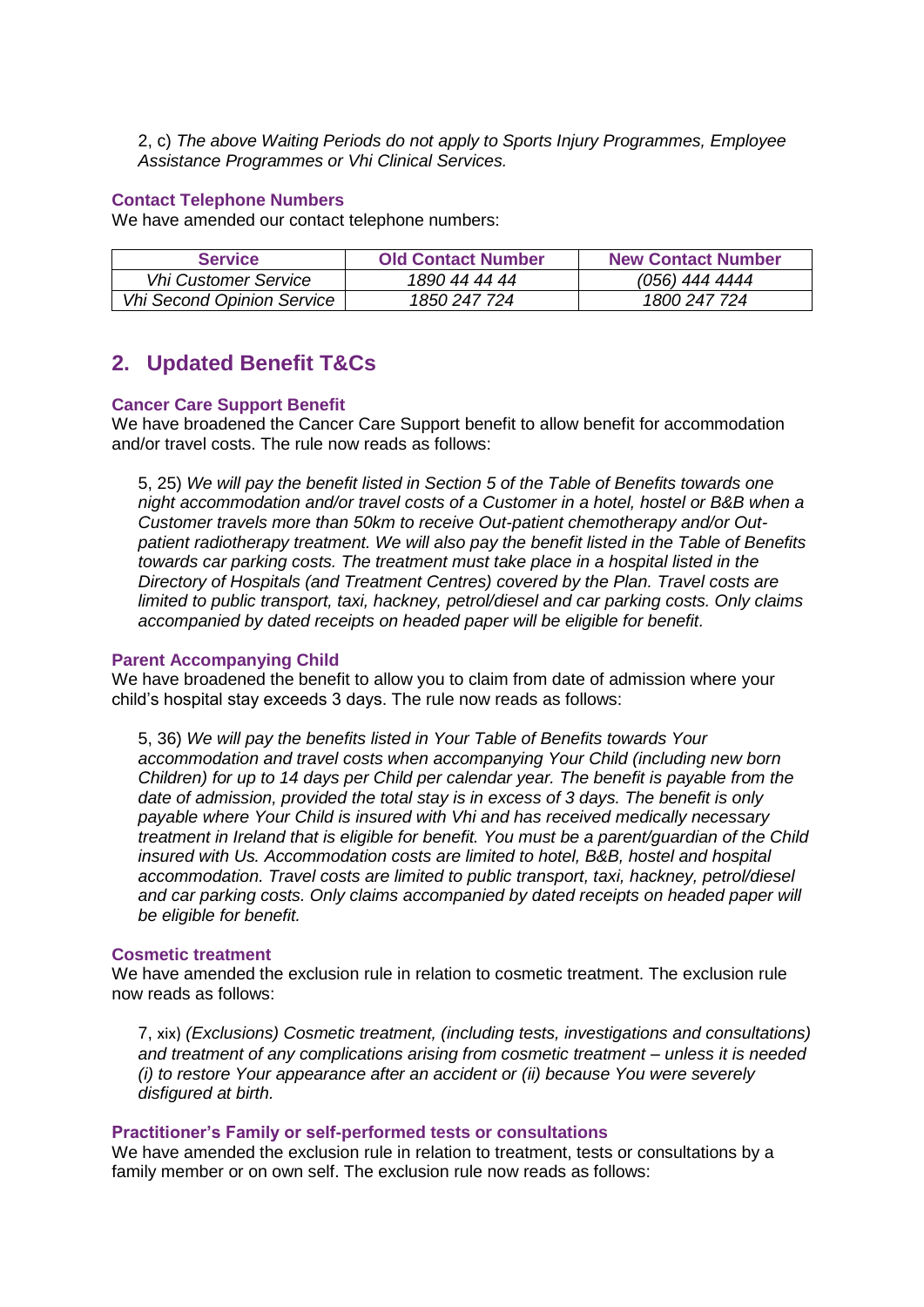7, xvi) *(Exclusions) Treatment, tests or consultations given by a practitioner to his/her wife/husband, children, parents or himself/herself.*

#### **Dental Procedures and Orthodontic Treatment**

We have amended our rule in relation to Dental Treatment and, for clarity, we have listed orthodontic treatment as an exclusion. The rules now read as follow:

5, 24) *Many dental procedures eligible for benefits are classified as Day Care or Side Room Procedures and many must also be authorised by Our dental advisors prior to being performed. Your Dental Practitioner will need to send a Pre-certification Form and radiological evidence to Our Claims Department for assessment by Our dental advisors. We will not pay benefits for dental/oral-surgical treatment and treatments related to functional disorders of the chewing system, including Out-patient consultations, except for those dental/oral-surgical procedures listed in the Schedule of Benefits for Professional Fees and treatments listed under the Day-to-day medical expenses or Outpatient medical expenses section of Your Table of Benefits (if included under Your Plan);*

*Professional fee benefit is payable for non-cosmetic osseointegrated mandibular implants only if specific criteria, as set out in the Schedule of Benefits, is satisfied in full. In addition, a grant-in-aid of €532.29 is payable per implant towards the cost of the implant components.*

7, v) *(Exclusions) Hearing and sight tests, hearing aids, spectacles, contact lenses (except those specified in Your Table of Benefits), dentures, orthodontic treatment or orthodontic appliances (such as braces).*

#### **Mammograms**

We have broadened the benefit in relation to direct pay mammograms. Members are no longer required to meet specified clinical indications and will be covered for all mammograms (previously covered for screening only) in one of our approved Mammogram centres. The rule now reads as follows:

#### 5, 18) *Mammograms*

*We will pay the benefit listed in Your Table of Benefits subject to the following criteria: (i) You are referred for a Mammogram by a General Practitioner or Consultant; and (ii) Mammogram is carried out in one of Our approved Mammogram centres.*

#### **HealthCheck Screen**

The Lifestage Screening has been replaced by the HealthCheck Screen. The new definition reads as follows:

#### *HealthCheck screen*

*A specified screening programme carried out in a Vhi Medical Centre, as listed in the Directory of Hospitals (and Treatment Centres).*

The new rule reads as follows:

#### 5, 49) *Health Screening*

*We will pay the benefit listed in Your Table of Benefits towards the cost of either a HealthCheck screen in a Vhi Screening Clinic or an Executive Health Screening in the Blackrock Clinic or Mater Private Hospital Dublin in a 24 month period provided We determine it to be medically appropriate. This 24 month period begins on the date that the screening tests are performed. Customers under the age of 18 years at their last renewal are not covered for screening.*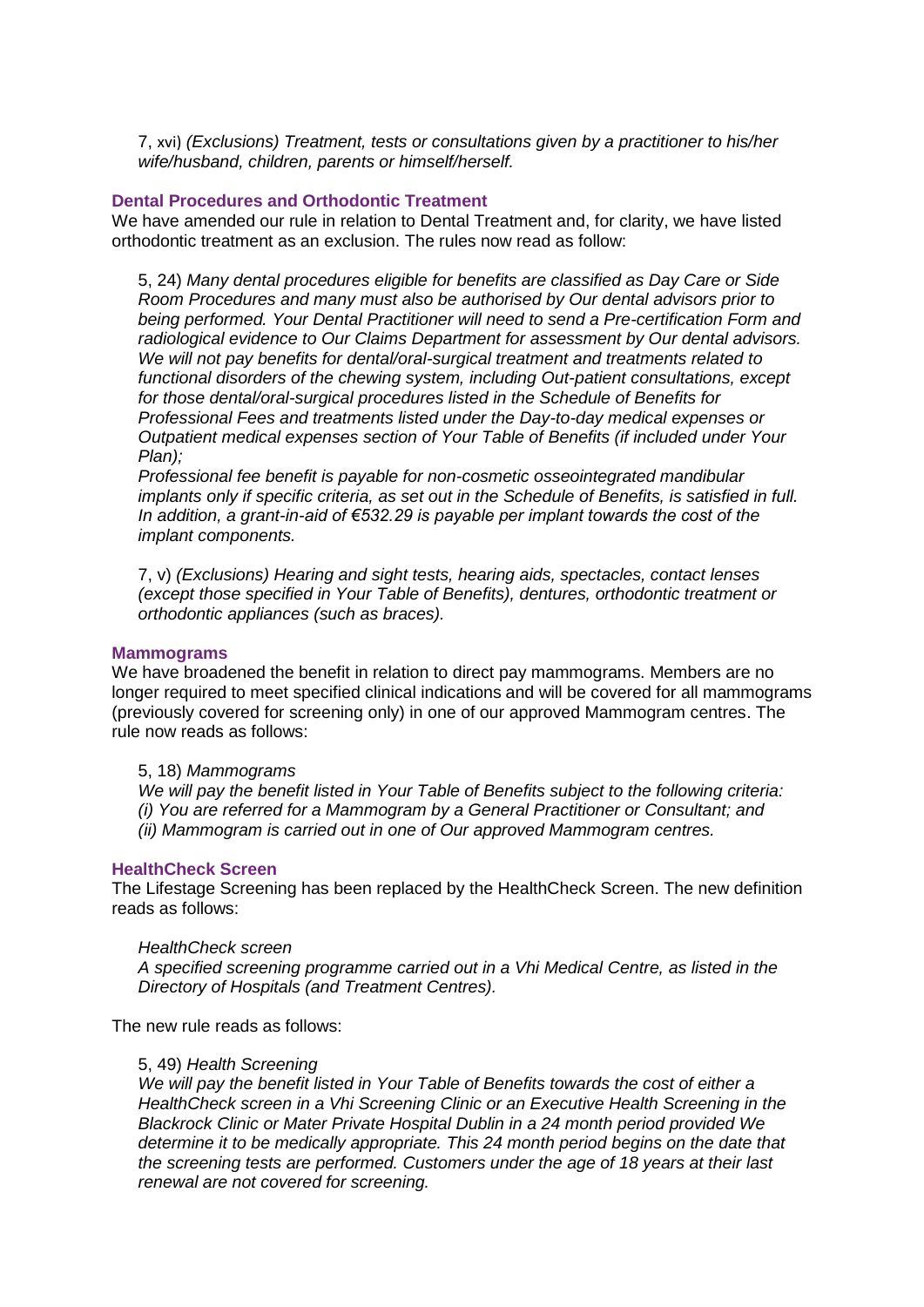#### **Non-oncology CT Scans**

We have amended the rule for a non-oncology CT scan to show, where applicable, the criteria for claiming for a Cardiac CT scan. The rule now reads as follows:

#### 5, 76) *Non-oncology CT Scans*

*Benefit for non-oncology CT scans is available to customers subject to the following criteria:* 

*• The customer is referred for a CT scan by a GP or Consultant (Consultant only for Cardiac CT scans) and* 

*• The CT scan is carried out in a CT Centre covered by Your plan and as specified in the Directory of Out-patient Scan Centres.*

*• The Cardiac CT scan is carried out for one of the clinical indications as specified by Us to all Consultants.*

#### **Female and Male Mental Health Counselling**

We have updated the Nurture website address which relates to this benefit. The rule now reads as follows:

5, 68) *Female and Male Mental Health Counselling*

*If included in Your Plan, We will pay the benefit listed in Your Table of Benefits for mental health counselling sessions provided by 'Nurture' (www.nurturehealth.ie/) for depression in pregnancy, fertility issues, post-natal depression and grief. This benefit is payable in respect of the Customer availing of the service. Please refer to Vhi.ie for further details. (See also Rule 8e).*

#### **Foetal Screening and Maternity Scans**

We have removed "foetal anomaly scans" from the Foetal Screening benefit and amended the Maternity Scan benefit to allow members to claim for a maternity scan at any stage of pregnancy, to include a foetal anomaly scan. These two rules now read as follow:

#### 5, 29) *Foetal Screening*

*If included in Your Plan, We will pay benefit in accordance with the level of cover under Section 1 for chorionic villus sampling, amniocentesis and cordocentesis where there is a high risk of specified foetal abnormalities and where specific conditions outlined in the Schedule of Benefits for Professional Fees have been satisfied. If these conditions are not satisfied, We will pay the benefit listed in Your Table of Benefits (depending on Your Plan) towards the cost of these procedures. This benefit is also claimable for noninvasive prenatal (foetal DNA) testing. Treatment must be carried out by a General Practitioner, Consultant or Sonographer.*

*This benefit is payable in respect of the pregnant Customer availing of the service. (See also Rule 8e).*

#### 5, 65) *Maternity Scan*

*If included in Your Plan, We will pay the benefit listed in Your Table of Benefits for a maternity scan at any stage of pregnancy, carried out by a General Practitioner, Consultant or Sonographer. This benefit is payable in respect of the pregnant Customer availing of the service. (See also Rule 8e).*

#### **Vhi Digital Health Services**

In addition to our existing Online Doctor Service we have broadened our Digital Health Services to include additional benefits. The benefit rule now reads as follows:

5, 75) *Vhi Digital Health Services*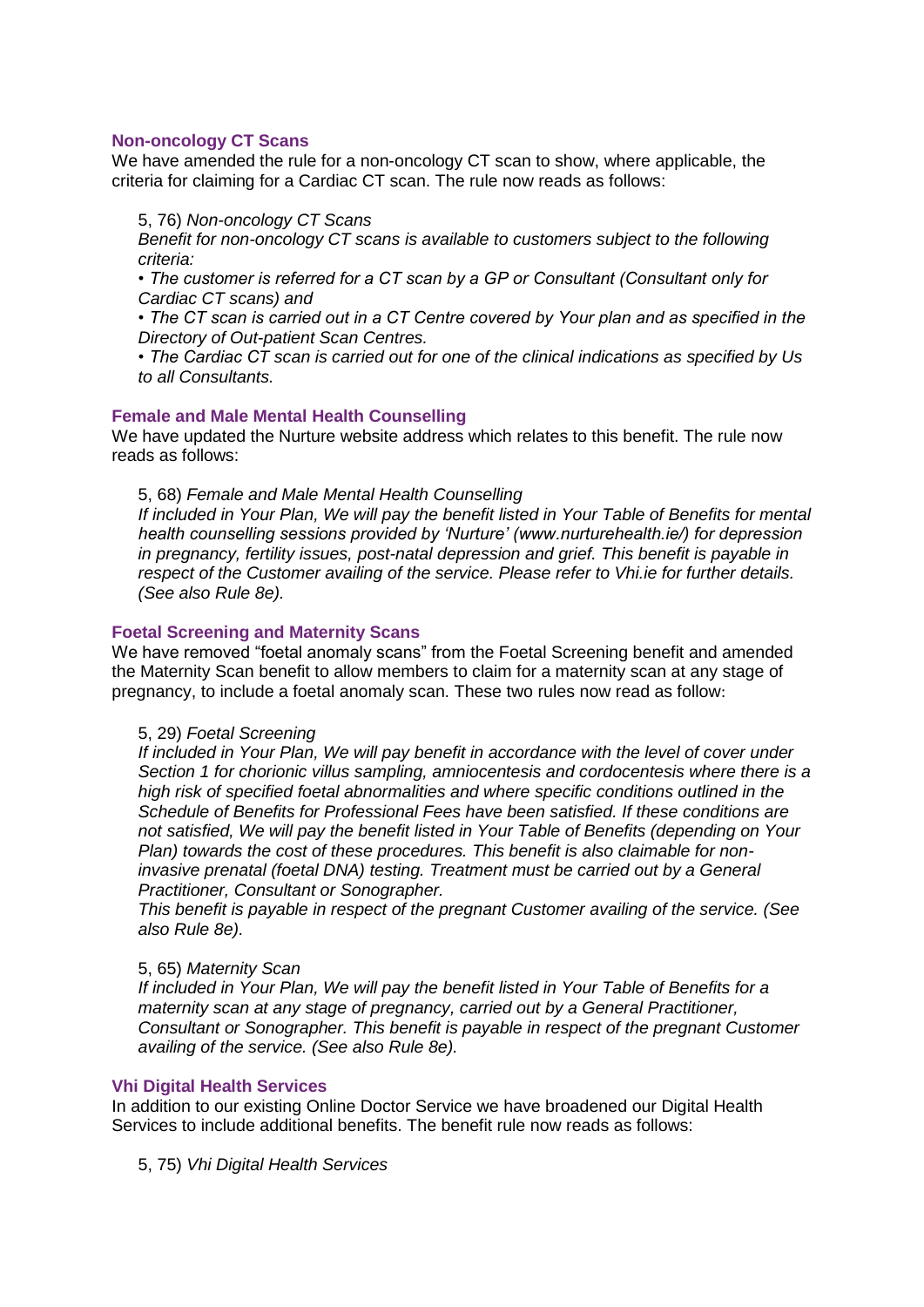*If included in Your Plan, We will pay the benefit listed in Your Table of Benefits towards the following Online Doctor, Online Physiotherapy, Online Speech & Language Therapy and Online Dietitian.* 

*Consultations with these Vhi Digital Health Services can be accessed via the Vhi app. Please note treatment/diagnosis will not be offered for children under 2.*

### **3. New Benefit T&Cs**

#### **Medical Tattooing (Eyebrow & Areola) for cancer patients**

We have introduced a new benefit to allow for medical tattooing prior to, during or following cancer treatment. The rule reads as follows:

5, 82) *If included in Your plan, We will pay the benefit listed in Your table of benefits for medical tattooing (eyebrow and areola) for cancer patients following or during Your cancer treatment. Benefit is also payable prior to cancer treatment after oncologist referral.*

#### **Meditation App**

We have included the benefit rule in relation to meditation apps. The rule reads as follows:

5, 83) *If included in Your plan, We will pay the benefit listed in Your table of benefits towards the annual subscription costs of specified meditation apps. You can claim back the benefit against one app, once per renewal year. See Vhi.ie/emotional-wellbeing for further details.*

#### **Public Hospital Statutory levy**

We have included the benefit rule in relation to the Public Hospital Statutory Levy. The rule reads as follows:

5, 84) *We will pay the public hospital statutory levy for Your In-patient and Day-patient treatment, in any 12 consecutive months, in accordance with The Health Act (1970). This levy is payable by Us directly to the public hospital. In the event that You are billed by the hospital Your receipt should be submitted to Us for payment.*

#### **Vhi Core Services**

We have introduced a number of new benefits and definitions which relate to our Vhi 360 Health Centres and/or Vhi Swiftcare Clinic. These rules and definitions read as follow:

#### **5, 43)** *Vhi Core Services*

#### *i. Urgent Care*

*We will pay the benefit listed in Your Table of Benefits towards the cost of an initial consultation with a General Practitioner and follow-up treatment in a Vhi 360 Health Centre or Vhi SwiftCare Clinic.* 

*Please note that it is only possible to claim benefits once i.e. no benefit will be payable for shortfalls submitted against any other part of Your health insurance Plan.*

#### *ii. Vhi Paediatric Clinic*

*We will pay the benefit listed in Your Table of Benefits towards the cost of an initial consultation with a Paediatric Consultant and follow-up treatment with our Paediatrics team. Please note that it is only possible to claim benefits once i.e. no benefit will be payable for shortfalls submitted against any other part of Your health insurance plan. Vhi Paediatric Clinics are located within Vhi 360 Health Centres.*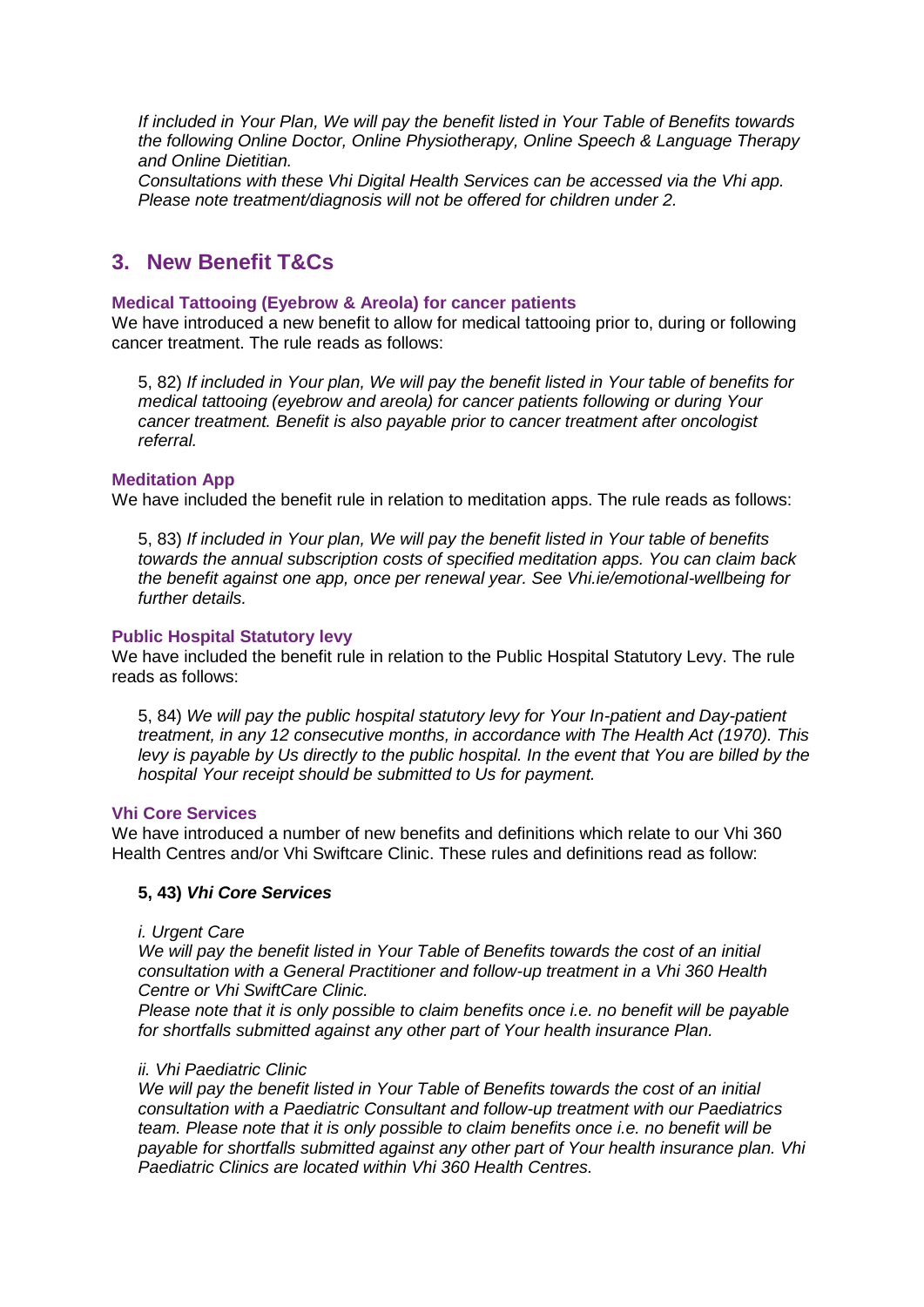#### *iii. 360 Health Clinics*

*We will pay the benefit listed in Your Table of Benefits towards the cost of an initial consultation and follow-up treatment in a Vhi 360 Health Centre. Please note that it is only possible to claim benefits once i.e. no benefit will be payable for shortfalls submitted against any other part of Your health insurance Plan.*

#### *iv. Health Screening*

*We will pay the benefit listed in Your Table of Benefits towards the cost of a HealthCheck Screen in a Vhi Medical Centre in a 24 month period provided We determine it to be medically appropriate. This 24 month period begins on the date that the screening tests are performed. Customers unable to attend a Vhi Medical Centre for a Health Screening can be offered Vhi HealthCheck@Home, which includes a range of health tests that can be carried out safely at home as an alternative/substitute. Customers under the age of 18 years at their last renewal are not covered for screening.*

#### **5, 44)** *Vhi Personalised Follow up package*

*We will pay the benefit listed in Your Table of Benefits towards the cost of personalised follow up visits/classes/sessions following referral from a Vhi Core Service in a Vhi 360 Health Centre.*

#### **5, 45)** *Vhi Additional follow on visits/care*

*i. Consultant and Specialist led care*

*We will pay the benefit listed in Your Table of Benefits towards the cost of a consultation (and diagnostics if medically necessary) with a Consultant or Specialist in a Vhi 360 Health Centre. Please note that it is only possible to claim benefits once i.e. no benefit will be payable for shortfalls submitted against any other part of Your health insurance Plan*

#### *ii. Primary Care visits*

*We will pay the benefit listed in Your Table of Benefits towards the cost of a visit (and diagnostics if medically necessary) with a primary care practitioner in a Vhi 360 Health Centre or Vhi SwiftCare Clinic. Please note that it is only possible to claim benefits once i.e. no benefit will be payable for shortfalls submitted against any other part of Your health insurance Plan.*

#### **5, 46)** *Vhi 360 Health Centre Diagnostics*

*We will pay the benefit listed in Your Table of Benefits towards the cost of diagnostic tests (X-ray or ultrasound scan) in a Vhi 360 Health Centre or Vhi SwiftCare Clinic following a General Practitioner referral. Please note that it is only possible to claim benefits once i.e. no benefit will be payable for shortfalls submitted against any other part of Your health insurance Plan.*

#### *Vhi Specialist*

*An integrative medicine General Practitioner who has entered into agreement with Vhi 360 Health Centres to provide a 360 Health Clinic service.*

# **4. Benefit T&Cs which are no longer applicable**

We have removed the below benefit as it is no longer offered on any plan:

5, 52) *Emergency Care Programme*